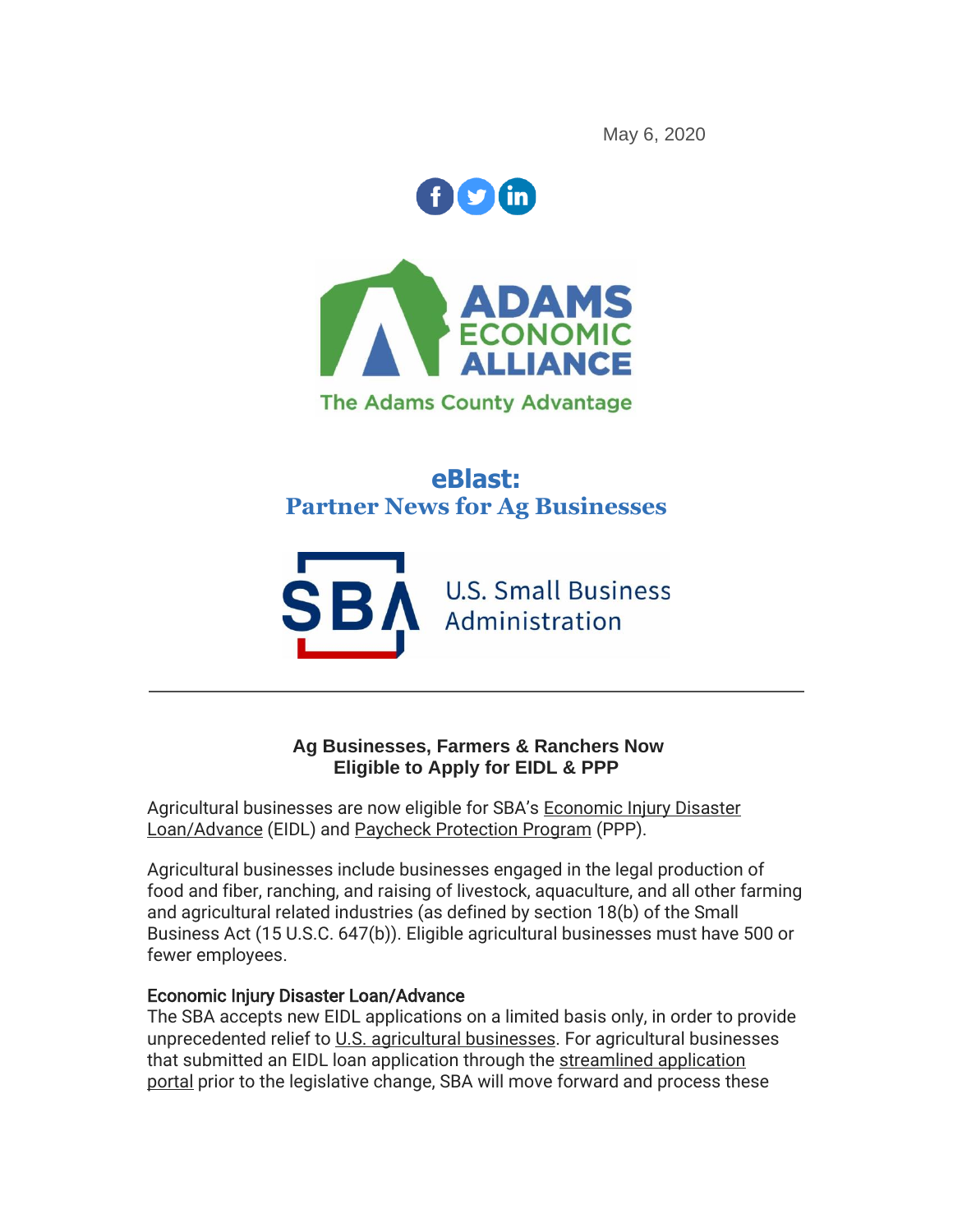applications without the need for re-applying. The EIDL Portal access is at [https://covid19relief.sba.gov/#/.](http://r20.rs6.net/tn.jsp?f=001D3ScRxkNkyk_LKASYOmbecGs-N9MFJ3qvLZpfSMRs7FpblLynF-YaipPxXQa4cZZaROSdC8DLUdCI7SxTl8cKjIKFgOttjUiKozecIVirGn_CtEKVoXCi2-bvxEkQoESvrWHvFEIbDv-wU0_DTHFw-DwjPSFlprvNjBtLB9OVcBNqHVI53DQzeDxcn14NXhfEsrkNT7nzxMSB0A25EyA5pQZZ0VespQuSl67jLxFL_N48kfVOvnfIF08WedVeTRwri8OtDfiY4GSdOkXAncra12XnxbybNo5xQ8eTI9UQFkX4A5o-o_DNq6h6Ry8z0yq4iC0bNppUPOAKeAnnaNvIyLIJtadBT-a7C1mRmz9s00VZSbkgYQsLUfwpjlBDR8ZzDbI0uXHLbLx76c-Kkkgx04UpHAyRdvxsOcFqISXag3dR4seX0l6UbCI8M4LyIN92at_LfitAMfdO_q062g7PWGjRQx3Rww9ee5-f5dsNUqtbU-z5C_Ll3JrzlnVM79U6Bw9y7DidECFhDcLKvLnUg==&c=s5t25kufYlEUWeX7HuJ7gL0vvsS5HlTp739zmlmoYeQKDDdICWK3Wg==&ch=Spa-tVgED18BHSU_7K-eplg59RztX8Ncnv6qARueCkEGq4Y-u1R_zg==)

#### Paycheck Protection Program

Agricultural producers, farmers, and ranchers are eligible for PPP loans if: (1) the business has 500 or fewer employees, or (2) the business fits within the revenuebased size standard, which is average annual receipts of \$1 million, or (3) the business meets the ["alternative size standard"](http://r20.rs6.net/tn.jsp?f=001D3ScRxkNkyk_LKASYOmbecGs-N9MFJ3qvLZpfSMRs7FpblLynF-YaipPxXQa4cZZKVno08-oLwuc0-54rob0WJLaiNUo8KBKEe7d61LPj3zQiskxUW0z__E2OrwGVb1UAQA_AXfssWElrI9qnLI0vgSlQfZ9qu08dRYbRa2JS3R1DPelr8IfBHsmAMRjEWjiQnQXVFrMiJjZXIXwboJb0uvR1wSPf6RlZ8EN0PCZxo6w8cxna01IeLLt5WL2Smh2sCvsnfCcoHHA5Xq6BFO5BBJaNw9IOKTqSPXD3L6YQKRDvtaM3zs7jDaU4Hzi3x0yIOyzqUQjDEHLDpEd1kmBq3efRQxeLLg8XRcWtKQscsMPeTkn9xQK-tT9sxFdVHbJsHJgGFF57CCbm9N6341jxhIgdfi3EMZMuK6ZhOf0sZzJsSiwoppB5Kt0OKF3zCquhDEyPo58qLHwpf0YLT3wfbQzmZhwZdY91_6aBYb6tH73Hy6K5r2Y1gL8XzoOY2lEGqCdMQ5j3PxZVZnP_OWrgCGrSNoQYyG4q3b-eam3DxKj9Jdg6EjXhdWOOZsPHhLY4qfzKZ19Gd_ooAvzkTphH3UIiZgJHU-N&c=s5t25kufYlEUWeX7HuJ7gL0vvsS5HlTp739zmlmoYeQKDDdICWK3Wg==&ch=Spa-tVgED18BHSU_7K-eplg59RztX8Ncnv6qARueCkEGq4Y-u1R_zg==). The PPP loan is offered through [participating lenders.](http://r20.rs6.net/tn.jsp?f=001D3ScRxkNkyk_LKASYOmbecGs-N9MFJ3qvLZpfSMRs7FpblLynF-YaipPxXQa4cZZCVjKdSXzxdRHFpWHqz7dhNJhVm9CoCWJhn1jLA9RQSeXa974OVgewGII1hCcQo-e7dBIx4AxV5Q4Qr44uc-E1-ukM96Y9hdnhw_CtLC9pJi4ulxMxtKdwcuEVR-Tst_0VPEEBL2irq3-tu0IpPLKRG3A6Mt_2sQT42VUZ8rkQ-laZYkWr__479ue2L1DYd2GPCwsx51hZJQQtRdeFgCNvS8EyYEA__Y2gsbN7weCtrAVMSQ2R2gWNHI6ONLK-UsOuEf_vfe64dH-1eL4xy1s1S3XcaX6EDr632c1LHPHWgoo3t4ItIKlerrOShe-VfBnPNUnJed2ST_fNtTZPiq-8OQg6M5rgEiy0QxqF3D2xKmtLl9gSrI0nY04reKeSRvinX5NfxyGfYjpyCtIKIHZW21j34P5B323TqEvekaqGg-wOu5mDyS2mcTqDPZMtjhWwCmiq7J2azl5UWNzpCBvE5D2iyP5P9TatA9OswTFc1w=&c=s5t25kufYlEUWeX7HuJ7gL0vvsS5HlTp739zmlmoYeQKDDdICWK3Wg==&ch=Spa-tVgED18BHSU_7K-eplg59RztX8Ncnv6qARueCkEGq4Y-u1R_zg==)

## **Latest Info:**

Visit the Alliance website for the latest COVID-19 news related to businesses (button below). **It is our pleasure to assist you.**

Be well,

Robin Fitzpatrick, Alliance President Kaycee Kemper, Alliance Vice President



**PLEASE SHARE THIS EMAIL with your colleagues and contacts. When forwarding, please enable your email permissions to include the text from this message. Thank you!**